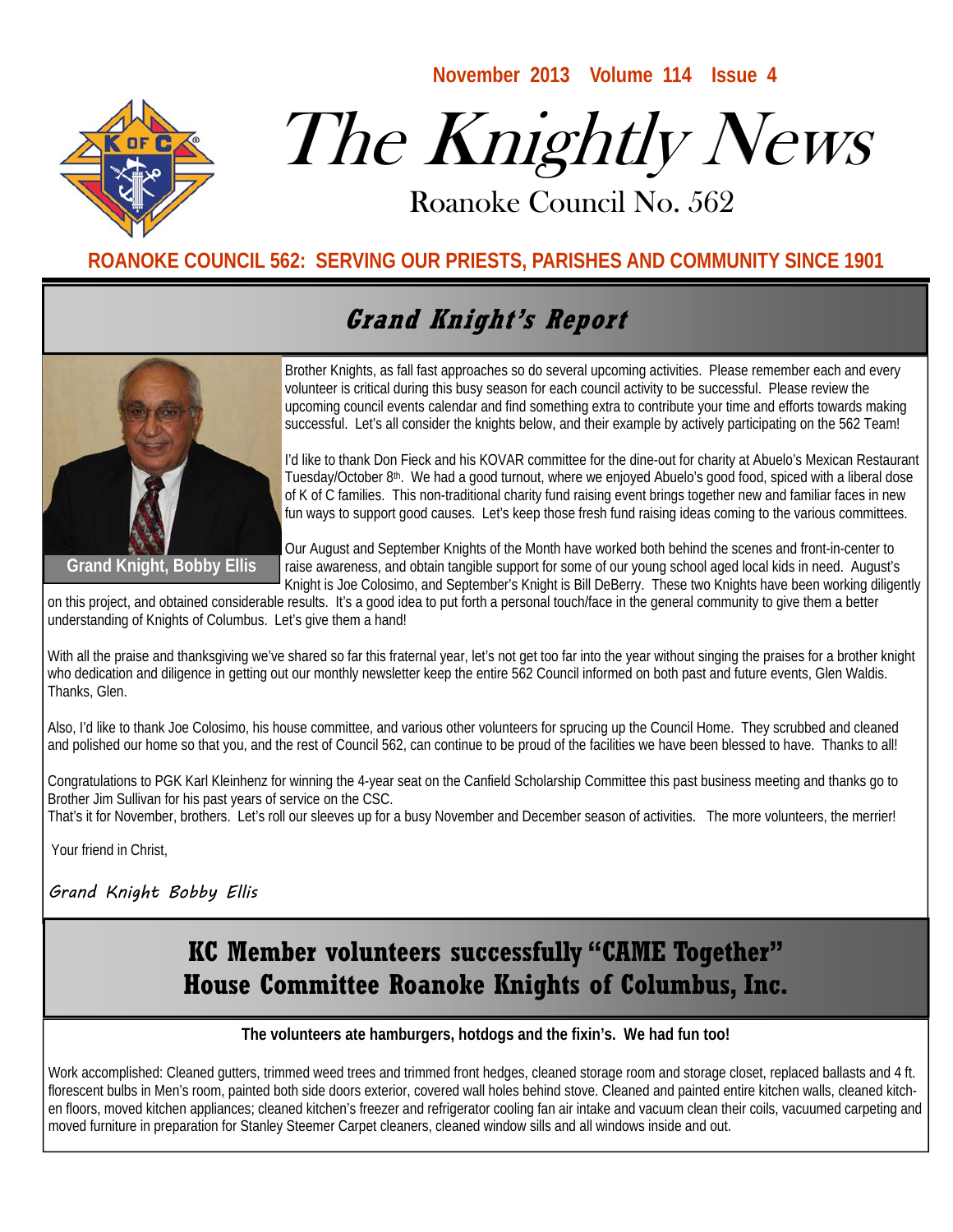#### **Volume 114, Issue 4 Page 2 Page 2 Page 2 Page 2 Page 2 Page 2 Page 2 Page 2 Page 2 Page 2 Page 2 Page 2 Page 2 Page 2 Page 2 Page 2 Page 2 Page 2 Page 2 Page 2 Page 2 Page 2 P**

| <b>Council Officers</b>           |                                  |                      |
|-----------------------------------|----------------------------------|----------------------|
| <b>Grand Knight</b>               | <b>Bobby Ellis</b>               | 366-5102             |
| Dep. Grand Knight                 | <b>Bill DeBerry</b>              | 343-7849             |
| Chaplain                          | Vacant                           |                      |
| Chancellor                        | Pat Reidy                        | 725-8206             |
| Recorder                          | Stephen Ratliff                  | 774-4796             |
| Financial Sec.                    | Mike Lazzuri                     | 774-8482             |
| Treasurer                         | <b>Brian Ripple</b>              | 776-8285             |
| Lecturer                          | Alex Nelson                      | 774-5079             |
| Advocate                          | P.J. Lyons                       | 562-8332             |
| Warden                            | Eric Schmucker                   | 309-1417             |
| Inside Guard                      | Joseph Colosimo                  | 989-7969             |
| Outside Guard                     | <b>Steve Wirth</b>               | 797-8812             |
| Trustee, 3rd Year                 | Karl Kleinhenz                   | 397-4028             |
| Trustee, 2nd Year                 | <b>Bob Canfield</b>              | 774-7554             |
| Trustee, 1st Year                 | <b>Richard Sparks</b>            | 563-1387             |
| <b>Committee Chairmen</b>         |                                  |                      |
| Program Director                  | John Krumpos                     | 989-1985             |
| <b>Council Activities</b>         | <b>Bill DeBerry</b>              | 343-7849             |
|                                   | Glen Waldis                      | 982-0835             |
| <b>Community Activities</b>       | Joe Colosimo                     | 989-7969             |
| <b>Family Activities</b>          | Alex Nelson                      | 774-5079             |
|                                   | Tom Huck<br>740-749-3018         |                      |
| Youth Activities                  | Eric Schmucker                   | 309-1417             |
| <b>Church Activities</b>          | Pat Reidy                        | 725-8206             |
| Pro Life Activities               |                                  |                      |
| KOVAR                             | Don Feick                        | 774-0187             |
|                                   | John Krumpos                     | 960-1825             |
| Newsletter                        | Glen David Waldis                | 982-0835             |
| Kitchen                           | Tom Engl                         | 989-3708             |
|                                   | John Church                      | 588-7968             |
|                                   | Mike Lazzuri                     | 774-8482             |
|                                   | <b>Steve Wirth</b>               | 797-8812             |
| Basketball Tournament             |                                  |                      |
| KCIC                              | Karl Kleinhenz                   | 982-8140             |
|                                   | Joe Devlin                       | 206-2622             |
| Membership                        | Dave Chopski                     | 344-0901             |
|                                   | <b>Charles Hatcher</b>           | 314-3360             |
|                                   | <b>Steve Wirth</b>               | 520-2885             |
| Ceremonials                       | Dave Chopski                     | 344-0901             |
| Canfield Scholarship              | <b>Bobby Ellis</b>               | 366-5102             |
|                                   | Jim Sullivan                     | 774-7034             |
|                                   | Pat Patterson                    | 815-6105             |
|                                   | Joe Moses<br><b>Bob Canfield</b> | 389-0309<br>774-7554 |
| <b>Retention Committee</b>        | <b>Bill DeBerry</b>              | 343-7849             |
|                                   | Karl Kleinhenz                   | 397-4028             |
|                                   | <b>Bob Canfield</b>              | 774-7554             |
|                                   | <b>Richard Sparks</b>            | 563-1387             |
| Publicist                         | <b>Bill Howard</b>               | 989-9399             |
| RC School Board Rep.              | Alex Nelson                      | 774-5079             |
| OLN Parish Rep.                   | Don Feick                        | 774-0187             |
| St. Elias Parish Rep.             | Jim Donckers                     | 345-3902             |
| St. Andrews Parish Rep.P.J. Lyons |                                  | 562-8332             |
| Insurance Rep.                    | Ken Bagnasco                     | 888-211-9478         |
| Pool                              | <b>Jim Donckers</b>              | 345-3902             |
|                                   | Joe Devlin                       | 206-2622             |
|                                   | George Cuadrado                  | 989-1758             |
|                                   | P.J. Lyons                       | 562-8332             |
| House                             | Joe Colosimo                     | 989-7069             |
|                                   | Jan Hodnett                      | 772-4215             |
| Club Room                         | P.J. Lyons                       | 562-8332             |

**IN CASE OF ILLNESS, NEED OR DEATH, PLEASE NOTIFY ONE OF THE FOLLOWING:**  Grand Knight Chaplain Financial Sec. 774-8482 **562 COUNCIL HOME**  3136 Harris Street, Roanoke, VA 24015 Mail: PO Box 20974, Roanoke, VA 24018

#### **Program Directors Report**

October was a busy month. We finished selling football pool tickets to help raise funds for both our Council and the State Council. Good luck to those who bought their tickets! We also continued our Community project to help provide food to Roanoke students. The Abuelo Night on Oct. 8<sup>th</sup> raised almost \$400 for KOVAR... and all we had to do was show up and eat! Our 'Keep Christ in Christmas' Christmas card sales kicked off at our parishes. As of press time: the second Retiree's Luncheon is scheduled and should be another enjoyable event; Knights will be sponsoring a Pancake Breakfast at Our Lady of Nazareth Church on the last Saturday of the month in support of the parish's efforts to aid its Haitian sister parish; and we will be hosting a Halloween Trunk or Treat party for the children of all of our parishes the last Saturday of October.

November will also be a busy month. Activities include: a Pancake Breakfast at St. Elias to aid the parish in their projects; continued efforts to collect foodstuffs for Roanoke students; Memorial Mass for our deceased Brothers; Past Grand Knights Celebration, and other activities. Please read the specific announcements in this newsletter to learn more about each of the above.

**LADIES:** In September, we opened our regular Social Meeting to our Ladies, and enjoyed a great evening; we had promised to do so again in the future. Unfortunately, we had scheduled a 1<sup>st</sup> Degree Exemplification to initiated new members on the night of our October Social, and will do so again on the night of our December Social. Since that event is open only to Knights, we were/are unable to invite the Ladies to either. Our Memorial Mass will be held instead of our regular Social Night in November. It is open to Knights, their Ladies and all of their family members. We will be scheduling another Social evening with the Ladies in January.

### **St. Elias Church Pancake Breakfast**

The Knights of Columbus and St Elias Men's Club are co-sponsoring a pancake breakfast on Sunday, November 17 after mass in St Elias Church Fellowship Hall. All breakfast donations will contribute to the grounds clearing efforts of the church.

Anyone that wishes to assist in cooking, serving or clean-up, please contact Pat Reidy (725- 8206) or Jim Donckers (345-3902). We invite all to attend.

Thank you. Pat Reidy, 725-8206

PS – This is an opportunity for recruiting new K of C members and selling KCIC cards.

#### **Happy Birthday Brother Knights!**

Thomas J. Harvey James G. Rowe William J. Seidell James M. George Thomas M. Phillips Thomas M. Mealey Kenneth A. Michalski Ernest L. Delbueno

Jeff F. Willard Stanley Hammon Puckett Timothy M. Beirne Joseph L. Devlin Christopher E. Sheets Randy E. Holman Timothy A. Flagg Joseph M. Nieves

Charles R. Aesy Joseph M. Harrilla Daniel A. Rowe Jeffrey A. McInnis William K. Henderson

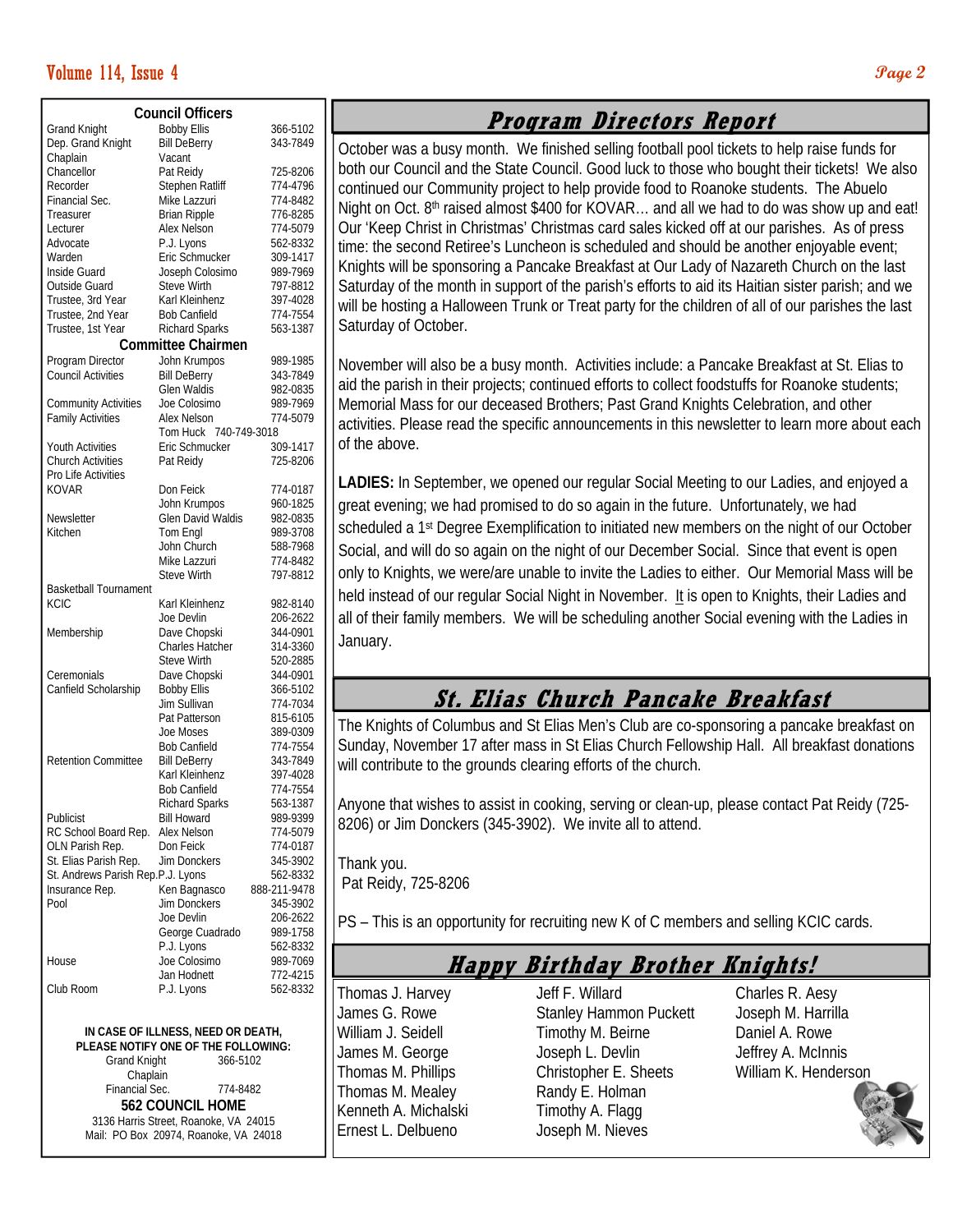## **Hunger is Not a Game**

Roanoke Knights of Columbus Council 562 Community Activity Project for Fraternal Year 2013-2014 is to assist in providing basic needs of food for children of Roanoke City Schools.

What we are trying to do is fulfill a request from a Roanoke City School Principal that wrote: "If the Knights of Columbus could assist me with snacks for about 60 students (volleyball, football and cross country) to have on game days that would be great. Many of our students eat early during the day and get home late on game days. If snack bags could be provided it would be appreciated."

Roanoke Knights of Columbus Council 562 is sponsoring a Donation Event for Saturday, November 16<sup>th</sup> from 8 AM to 8 PM. We are collecting food at the Kroger Store located at 4404 Brambleton Ave. across from Bo Jangles and the Kroger Gas Station. We need Knights to volunteer to be at collection tables and to hand out to Kroger shoppers a list of needed items.

#### **To Volunteer contact Joe Colosimo 989-7969 Roanoke Knights of Columbus Community Activities**

The shoppers will be given a sheet of paper with the Knights identification logo that reads:

The food items requested include the following:

Bag lunch items: Apple sauce, fruit cups, gelatin, pudding, cheese crackers, peanut butter crackers, spaghetti o's, ravioli, soft container drink boxes, peanut butter and jelly, energy/breakfast/nutrient bars, and lunch bags. All items should be individual type and nonperishable.

**If you prefer to donate money make checks payable to Roanoke Knights of Columbus Council 562.** 

#### **KOVAR Korner Memorial Mass - November 18**  The KOVAR Fundraising Dinner which was held on October 8 at Abuelo's Mexican Restuarant at Valley View was a resounding success! This event is not only designed to be a fundraiser but also a FUN event to raise awareness LOVING MEMOR of the good works done by the Knights of Columbus Virginia Councils to assist those Virginians who are Intellectually Disabled. Abuelo's estimated that between 115 and 120 people came out and dined throughout the evening and identified themselves as supporting KOVAR. Our One of our Order's most fundamental purposes of being is to 'care for portion of the dinners purchased amounted to \$344.81. As you probably know, the widows and orphans of deceased members.' One way we honor that every penny will be used to help our intellectually disabled sisters and brothers commitment is by celebrating the lives and accomplishments of our departed Brothers through our annual Memorial Mass. have a life like yours and mine. We have lost six more Brothers since our Memorial Mass last November: Most of the diners were our brother Knights and their families but we saw and chatted with many who were fellow parishioners and friends with no direct Nick Constantino, Anthony DeLeo, Mike Gibson, Brendan Kerger, Vernon Jolley and Mike Warner. We will gather to celebrate a memorial connection to our Council. I spoke with one couple who came from Smith mass for these brothers, and all other brothers who have gone before Mountain Lake after being invited by one of our brother Knights! them, on Monday, November 18. Mass will be celebrated at the clubhouse and will commence at 6:30 PM. Fr. Kevin Beaton will be the We wish to thank everyone who joined with us to have a good meal together celebrant. A reception, with heavy hors d'oeuvre, will follow. All Knights and to help God's Special People who are intellectually disabled. We also thank the Priests and staffs of St. Andrew's, St. Elias and Our Lady of and families are encouraged to attend! Nazareth for their superb co-operation in getting the fliers and announcements out about the event in the three parishes we serve. He is the Reason for the Season, so... **Keep Christ In Christm**

Prayer has disappeared from our schools, and is coming under attack at public meetings. Religious expression and recognition of our Holy Father is being eliminated by secularism. Even at Christmas, the time of Christ's birth, it is hard to find a religious card. Keep Christ in Christmas cards are a wonderful way to express your beliefs and combat the anti-religious thinking. Let your friends and loved ones know that you still wish to "Keep Christ in Christmas". By purchasing the cards, you will also be assisting the Knights of Columbus raise funds for charitable causes. Last year, card sales helped purchase a sonogram machine for the Blue Ridge Women's Center, an organization that offers women support and alternatives to abortion. Two of the causes this year will be assisting seminarians from the Roanoke area, and continuing our Pro-Life mission. Cards will be available in the fellowship hall of your church after Mass. Or contact Karl Kleinhenz at 397-4028. We are grateful for your support.